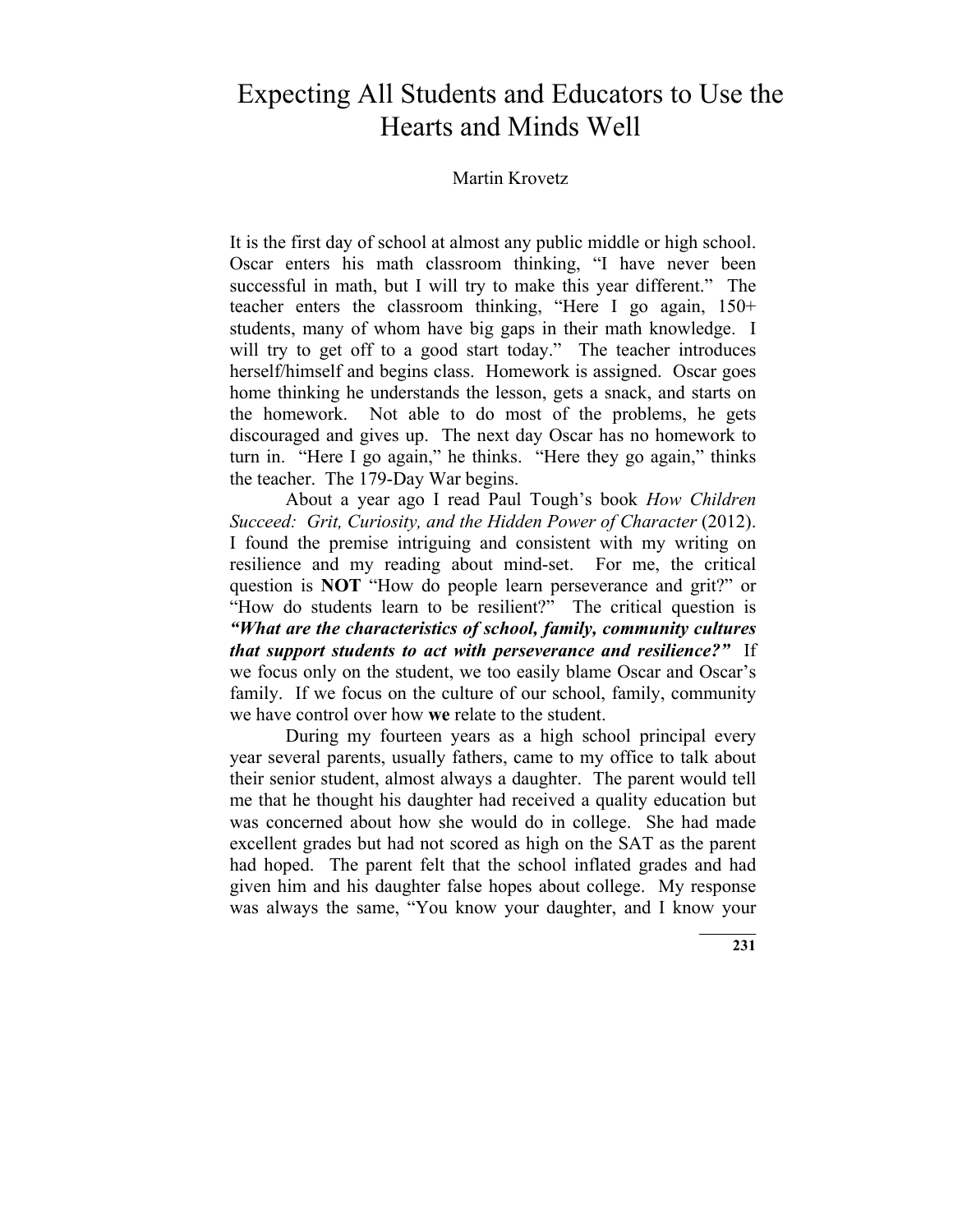daughter. She works very hard. She has tremendous self-discipline, sets high standards for herself, and perseveres. She asks for help and will redo any assignment as many times as it takes to earn an "A". She earned those "A"s. She will do fine in college." The term "grit" was not yet in my vocabulary or I would have described these daughters as "gritty". I have kept in touch with several of these fathers and daughters, and the daughters have not let me down. They approach life with the mind-set that they can overcome obstacles, be resilient, and accomplish what they set out to do.

It is usually not the smartest person or most athletic who excels in the long run, but the person who displays the mind-set to work hard, to persevere, to be gritty. I attended graduate school at the University of North Carolina (UNC). I am therefore a huge college basketball fan and particularly a Tar Heel fan. Michael Jordan is regarded as the best basketball player of all times. When he was a freshman UNC won the national championship, and he made the winning basket. When he was a sophomore, UNC lost to Indiana in the quarterfinals. Bob Knight, the renowned Indiana coach, noticed that Jordan did not drive well to his left, so he had his defenders overplay Jordan to the right. Indiana won. As a junior Jordan had a fantastic drive to his left. He was a very talented basketball player, and he was talented because he had a mind-set that helped him work hard to be so. Very importantly, he had a coach in Dean Smith who believed in him and insisted that he improve his game both offensively (driving to his left) and defensively (Jordan's fame included his prowess as an outstanding defensive player).

As the Director of LEAD, www.lead-ces.com, an affiliated center with the Coalition of Essential Schools (CES), www.essentialschools.org, my colleagues and I have the opportunity to work with teachers and administrators to develop Habits of Mind and Habits of Character that focus expectations for students and teachers. Habits of Mind are aligned with Bloom's taxonomy in kidfriendly language. See the attached EPERRS from Anzar High School (www.asjusd.k12.ca.us). Habits of Character are the expectations for how students will approach being a student and are closely aligned with grit and perseverance. See attached PIKE from Renaissance Academy (www.arusd.org). Both are as much about the culture of the school as they are about expectations for the students.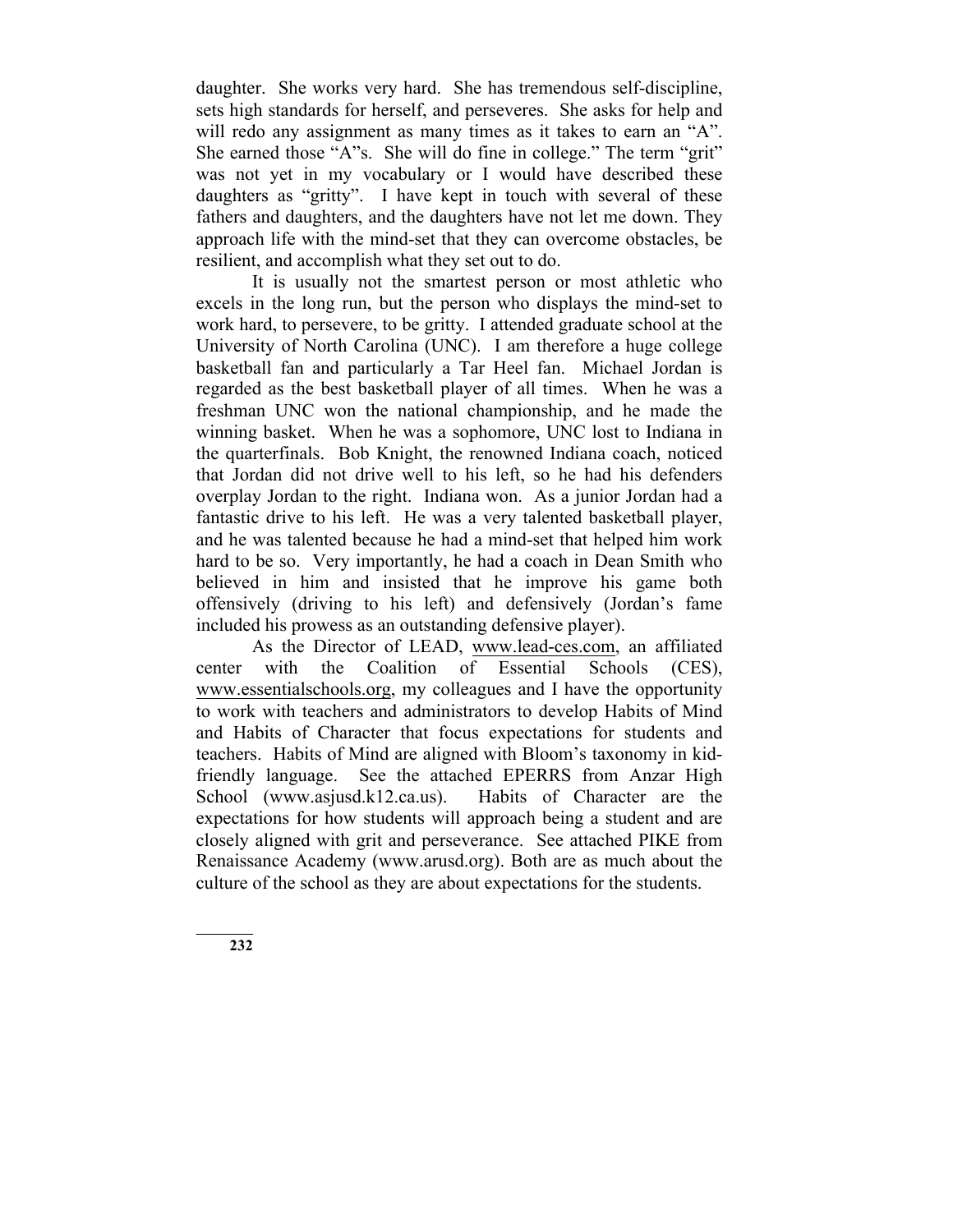How do people learn to have these qualities? Can they be learned? In his book Tough claims that brains develop differently for children up to age three who have high stress in their lives than children without such stress. The part of the brain that does not develop as well is related to self-regulatory behaviors, ie: perseverance and delay of gratification. If we want to be optimistic that everyone has a fair chance in our society, then we have to believe that one can be resilient and learn the skills, behaviors and attitudes to overcome adversity.

There have been criticisms of the research on grit and resilience, indicating that the emphasis too often is a deficit model, blaming children for not being gritty or resilient enough. Again, my focus is on the institution of schooling, and how the school culture can and should foster grit and resilience in our students, especially students of poverty, who may learn to be gritty and resilient in their interactions their peers, but who are too often not successful in the school setting.

# **Resilience -** *The television show Cheers had it correct; everyone wants to hang out in places where people know her/his name.*

I have written extensively about how schools can foster the resilience of students (Krovetz, 2008, 1999). Based on the work of Emmy Werner (1992) and Bonnie Benard (1991), we know that children (and adults) are more resilient when they are in a family, community and/or school where people know them well and care deeply about them, have high expectations for them and focus support on helping them meet these expectations, and when their voices are valued. If these conditions are not present in a child's life we know that any child will have a very difficult time succeeding in life.

When you talk to someone who has overcome great stress in his/her life, she often talks about a grandparent or teacher who cared deeply about her and championed her. I have a good friend who had older brothers who were in trouble with the law. Two of his high school teachers took him aside, telling him that they would not allow him to go down the same path. They helped him apply to college and paid for his first year. He went on to be a teacher, principal and superintendent in that school district.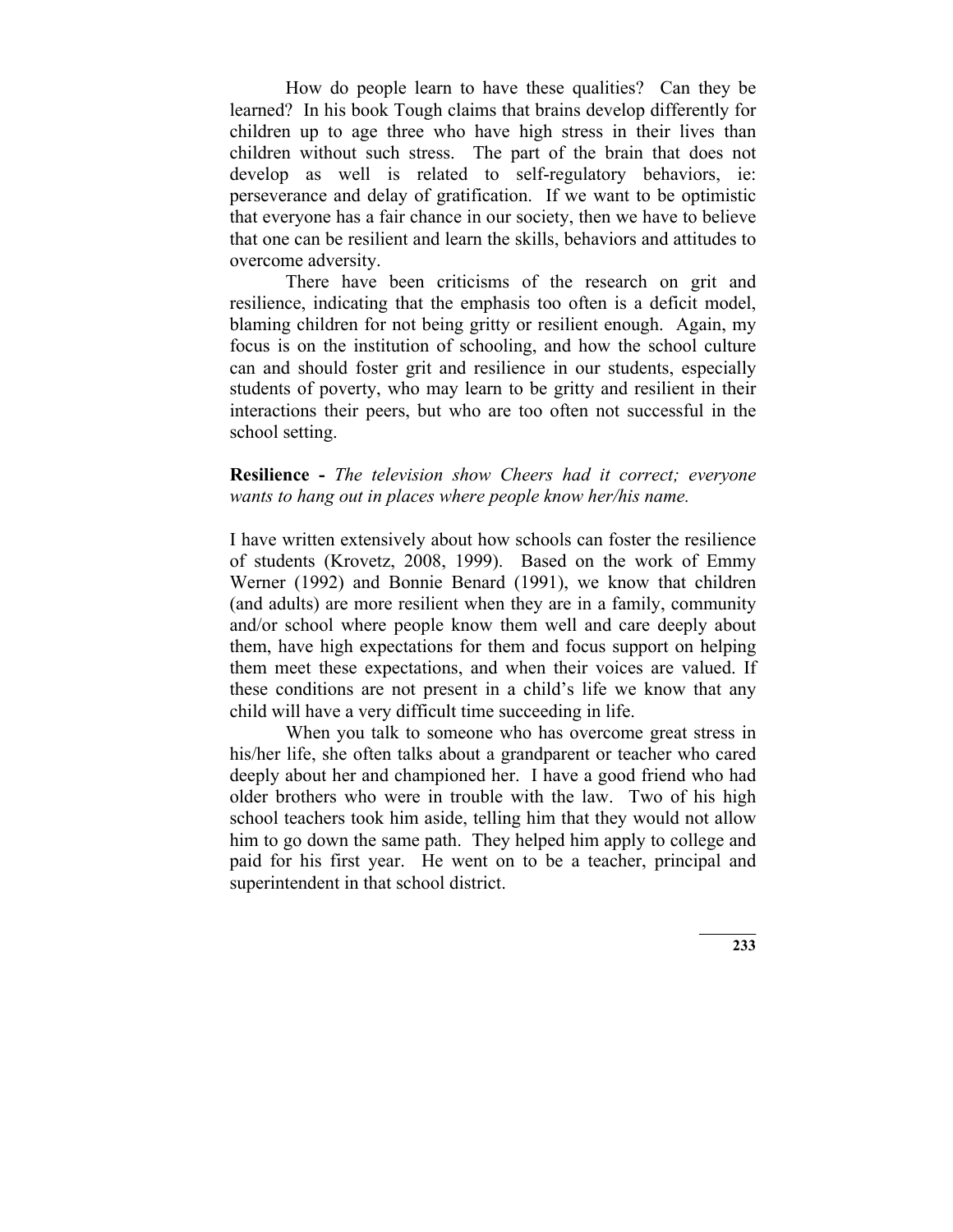# **Locus of Control**

A relevant personality trait is locus of control (Rutter, 1954, 1966; Krovetz, 1974). **Internal** people explain success by indicating that they tried hard and/or had ability; they explain failure by indicating that they did not try hard and/or did not have ability. **Externals** explain success by indicating that the task was easy and/or good luck; they explain failure by indicating that the task was hard and/or bad luck. One might think that internal students outperform external students in school, but there is no research to support this. In fact, school practices often favor external students, as teachers talk about "giving a grade to a student" or students say "the teacher gave me the grade" instead of the grade earned. However, perseverance/grit and resilience are internal traits. If students are to be successful in and after school, they need to learn these traits and value them.

# **Mind-set**

Students' mind-sets have a direct influence on their grades and achievement test scores. As Carol Dweck (2007, 2010) reports, students who believe that intelligence can be developed through effort outperform students who believe in a fixed mind-set. She writes that teaching students to have a growth mind-set raises their grades and achievement test scores. Students who believe in a growth mind-set are more likely to focus on learning, to believe in effort, and to demonstrate resilience. These results have been shown to reduce the achievement gap for female, African American and Latino students.

I am often asked what interventions I think school districts should implement to help students, particularly in math. Educators consider adding time during the school day or before or after school, computer programs, etc. I say that in my opinion lack of student progress is 75% mind-set on the part of students **and** teachers and 25% gaps in academic skills. I believe that students struggling in math for example would benefit more from AVID (See below) than from a second period of math.

Teacher mind-set is critical. John Hatti has written that a student's mindset has an effect size of .19. "He says that the reason that growth vs. fixed mindset has a low effect size is due to the fact that adults have a fixed mindset and keep treating students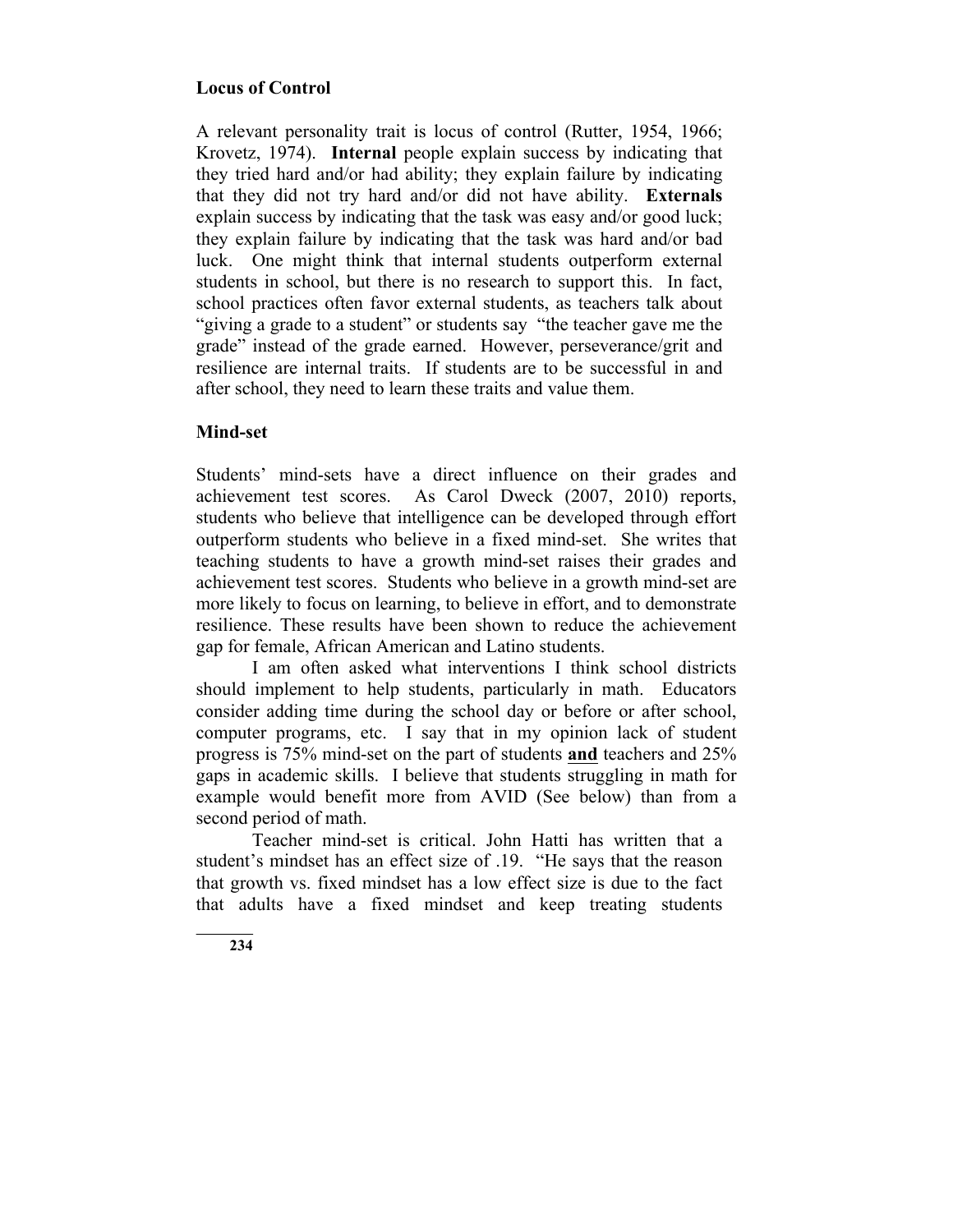accordingly, so right now the effect size is low, and will continue to stay low, unless we change our practices in the classroom. We put students in ability groups, they get scores on high stakes tests that help label them, and then we place them in Academic Intervention Services (AIS) which adds to their fixed mindset. Once students enter into AIS or Special Education, very few leave. *Students are conditioned to have a fixed mindset, and it's due to us."* (De Witt, 2015) Many teachers need quality professional development regarding mindset and equity. They need to approach teaching with an equity lens rather than an equality lens, that is not giving all students the same thing (only works if everyone starts from the same place), but instead giving all students what they need to have access to the same opportunities.

# **What are Examples of School/Community Programs that Foster the Mind-set of Perseverance/Grit and Resilience?**

# **Advancement Via Individual Determination (AVID)** (www.avid.org)

AVID is a college readiness intervention for elementary through higher education that is designed to increase school-wide learning and performance. Beginning with one high school and 32 students in San Diego, AVID has impacted more than 700,000 students in 4900 schools (K-12) and 28 postsecondary institutions in 46 states and the District of Columbia. The formula seems simple - raise expectations of students and, with the AVID support system in place, they will rise to the challenge. What distinguishes AVID from other educational reform programs is its continuous success rate. Many of its components, ie: cross-age tutoring, Cornell Notes, graphic organizers, are now practices in many schools.

# **Big Brothers Big Sisters** (http://evidencebasedprograms.org/1366- 2/117-2)

Big Brothers Big Sisters community-based and school-based mentoring programs match youths age 6-18, predominantly from lowincome, single-parent households, with adult volunteer mentors. This program was evaluated in one randomized controlled trial of 1,138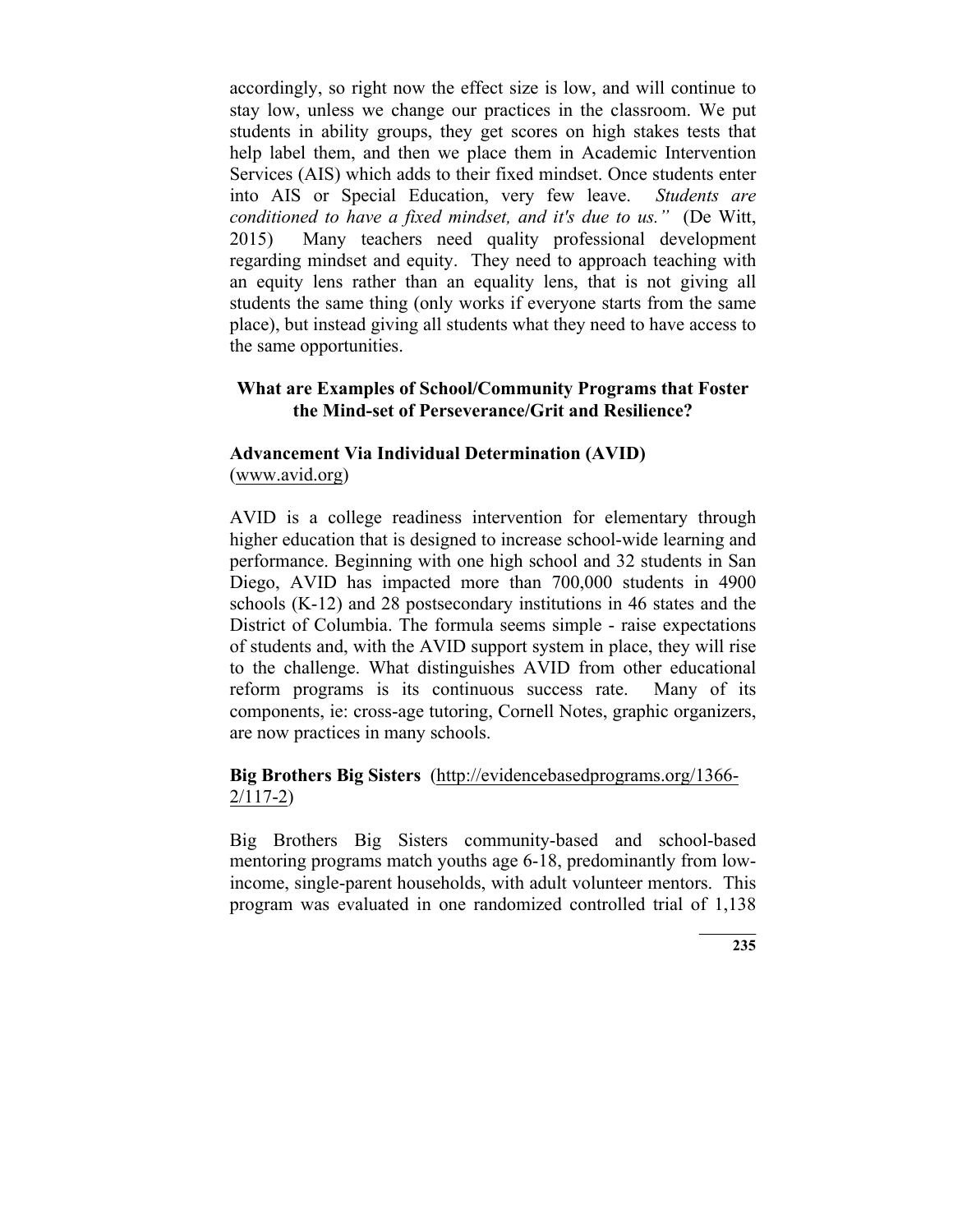youths, age 10-16, who applied to one of eight large Big Brothers Big Sisters agencies in various U.S. cities between October 1991 and February 1993, met the program's eligibility requirements, and agreed to participate in the study. Youths were randomly assigned to 1) an intervention group matched with a mentor or 2) a control group that was placed on a waitlist for the duration of the study (18 months). Follow up with participants demonstrated significant benefits of this program over school, family and community variables.

# **What Does a School Look, Feel and Taste Like if it Fosters the Mind-set of Resilience and Grit in its Students?**

The answer to this question is based on the three key factors of resilience – each student is well known by at least one adult, expectations are high and support is focused for all students, and students know that their voices are valued. The two programs discussed above – AVID and Big Brothers Big Sisters - share these factors. In addition, students need to be placed in situations where perseverance is valued and rewarded, where students are faced with some frustration and they learn to overcome this frustration. Letting students experience "failure" in a safe environment and then working to learn from that and try again is something few adults in schools feel comfortable with, especially in the No Child Left Behind (NCLB) era, or the new Common Core mind-set, where critical thinking is said to be valued but teachers might be paid based on their students' responses on a national exam.

During my years as a high school teacher and principal I did not know the terms mind-set, resilience and grit. I did understand that it was critical for teachers to believe in their own self-efficacy to teach all of their students and for students to believe in their selfefficacy to be successful learners. Too often teachers and students do not have these beliefs and prove themselves right, as in the opening paragraph for Oscar.

School practices that foster resilience, perseverance and a positive mind-set:

Small schools and/or small learning communities/academies where every teacher knows every student by name and knows something personal about a large number of students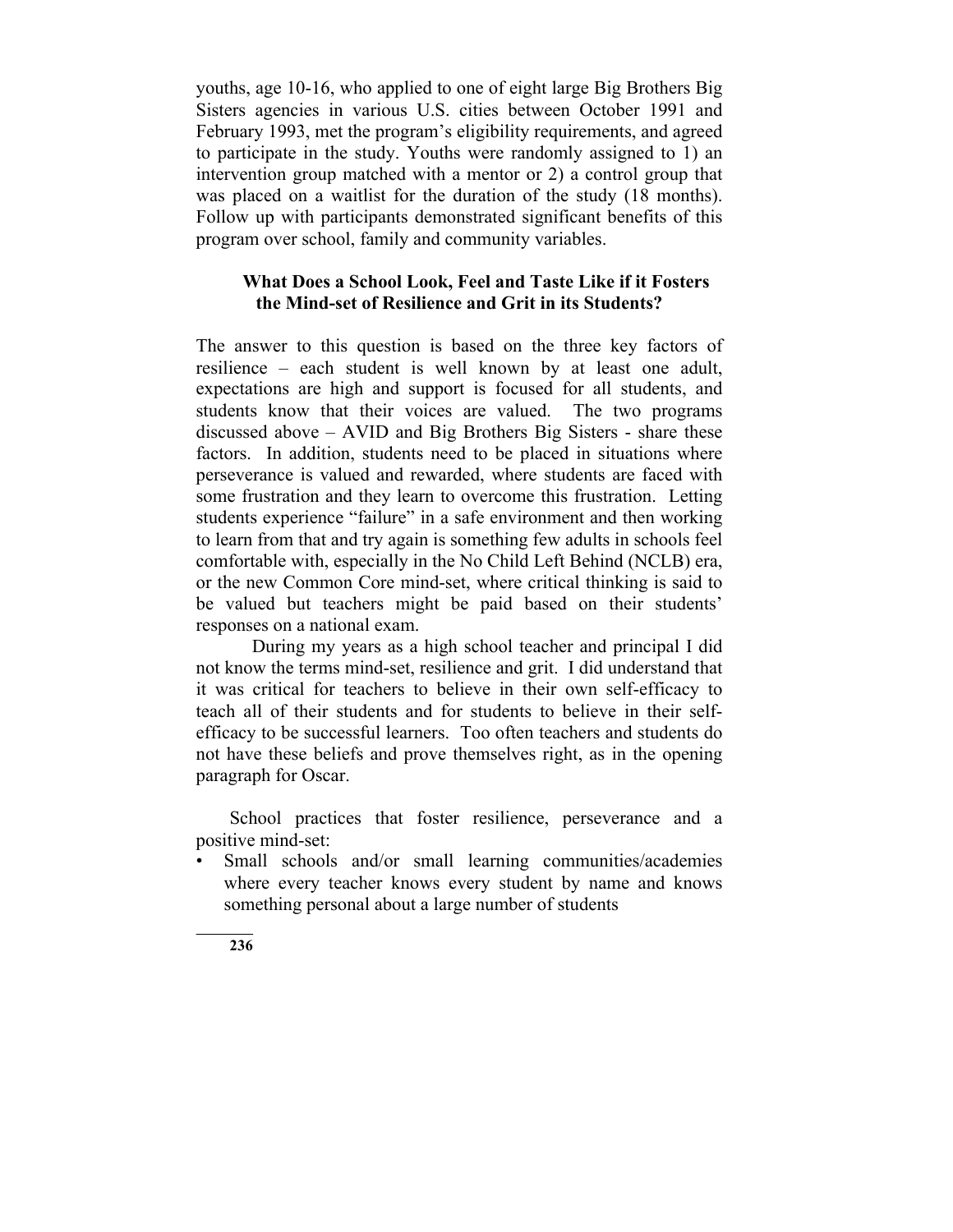- Teaching in depth rather than breadth, with skillful checking for understanding, differentiation, re-teaching, and extension as appropriate
- Student as worker, teacher as coach, that is students working as hard as the teacher
- Expecting all students to do rigorous, challenging, relevant work that engages their interests, ie: problem-based and place-based learning, students exhibiting their learning to authentic audiences
- School leaders being visible with students and adults, setting the tone of inclusion by daily conversations with each staff member about professional practice and with students and parents about student learning and interests
- School governance practices that include the voices of all key stakeholders in important decisions about how the school operates
- Student discipline practices that are designed to cause students to reflect on their actions and improve their behaviors rather than to punish
- Cross-age tutoring, mentoring and apprenticeships that expects all students to receive support from older students and adults and to give support to younger students
- Service learning that expects all students to contribute to their community
- Recognition that adults in schools cannot foster resilience and growth mindset for their students if their own resilience and mindset is not fostered. The three factors must be in place for the adults as well as for the students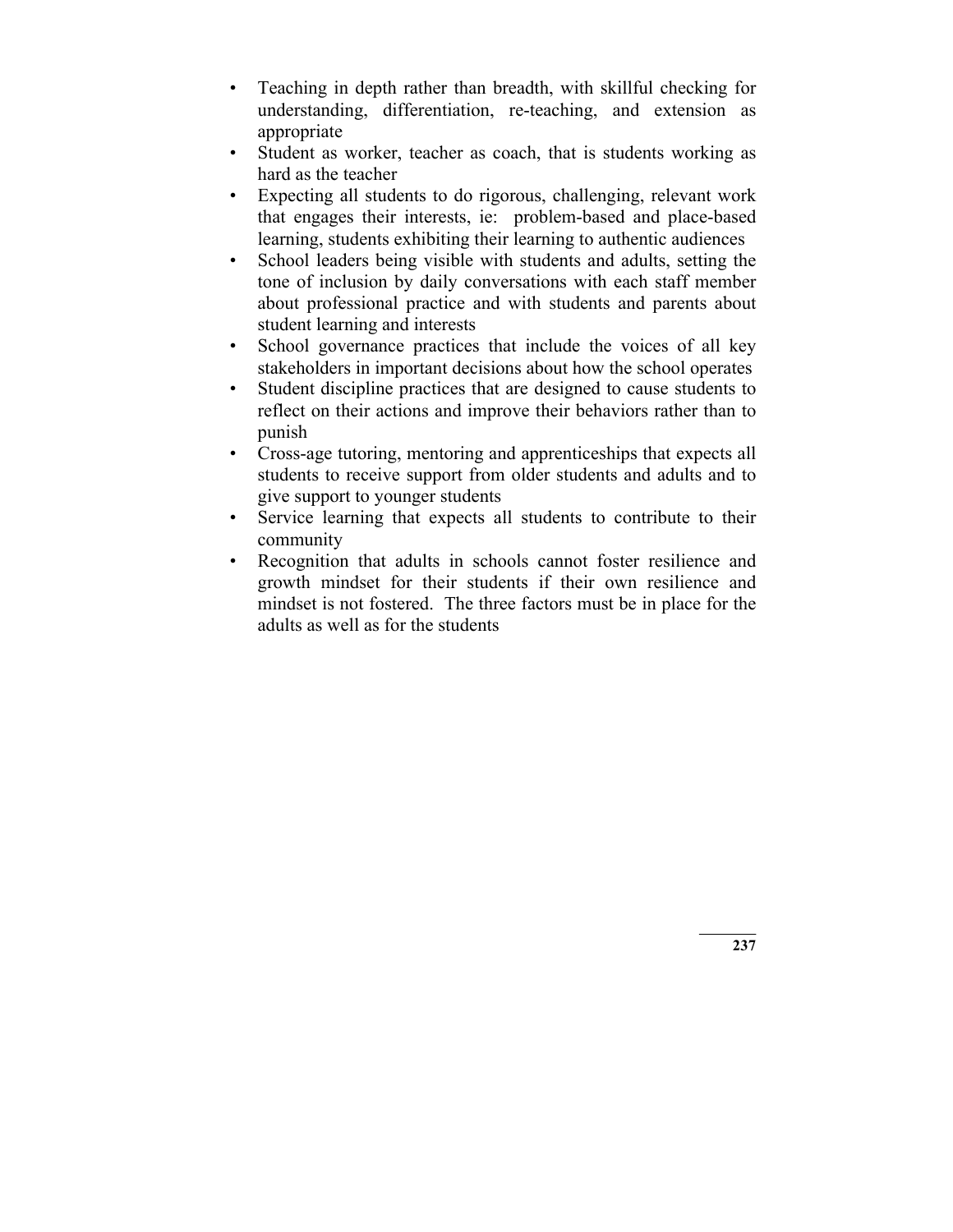#### **References**

- Benard, Bonnie (1991) Fostering resiliency in kids: Protective factors in the family, school, and community. Portland, OR: Western Center for Drug-Free Schools and Communities.
- De Witt, Peter (2015) "Why a Growth Mindset Won't Work". *Education Week*, http://blogs.edweek.org/edweek/finding\_common\_ground/201 5/07/why a growth mindset wont work.html?cmp=eml-ebmindset101315.
- Dweck, C.S. (2007) *Mind-set: The new psychology of success.* New York: Balantine Books.
- Dweck, C.S. (2010) Mind-sets and equitable education. *Principal Leadership*. January: 26-29.
- Krovetz, Martin L. (l974) Explaining success and failure as a function of one's locus of control, *Journal of Personality*, 175- 189, 42.
- Krovetz, Martin L. (1999, 2008) *Fostering resiliency: Expecting all students to use their minds and hearts well*. Thousand Oaks, CA: Corwin Press.
- Rotter, J.B. (1954) *Social learning and clinical psychology*. NY: Prentice-Hall.
- Rotter, J.B. (1966) Generalized expectancies of internal versus external control of reinforcements. *Psychological Monographs* 80 (609).
- Tough, Paul (2012) *How children succeed: Grit, curiosity, and the hidden power of character.* Boston: Houghton Mifflin Harcourt.
- Werner, Emmy & Ruth S. Smith (1992) *Overcoming the odds: High risk children from birth to adulthood.* Ithaca: Cornell University Press.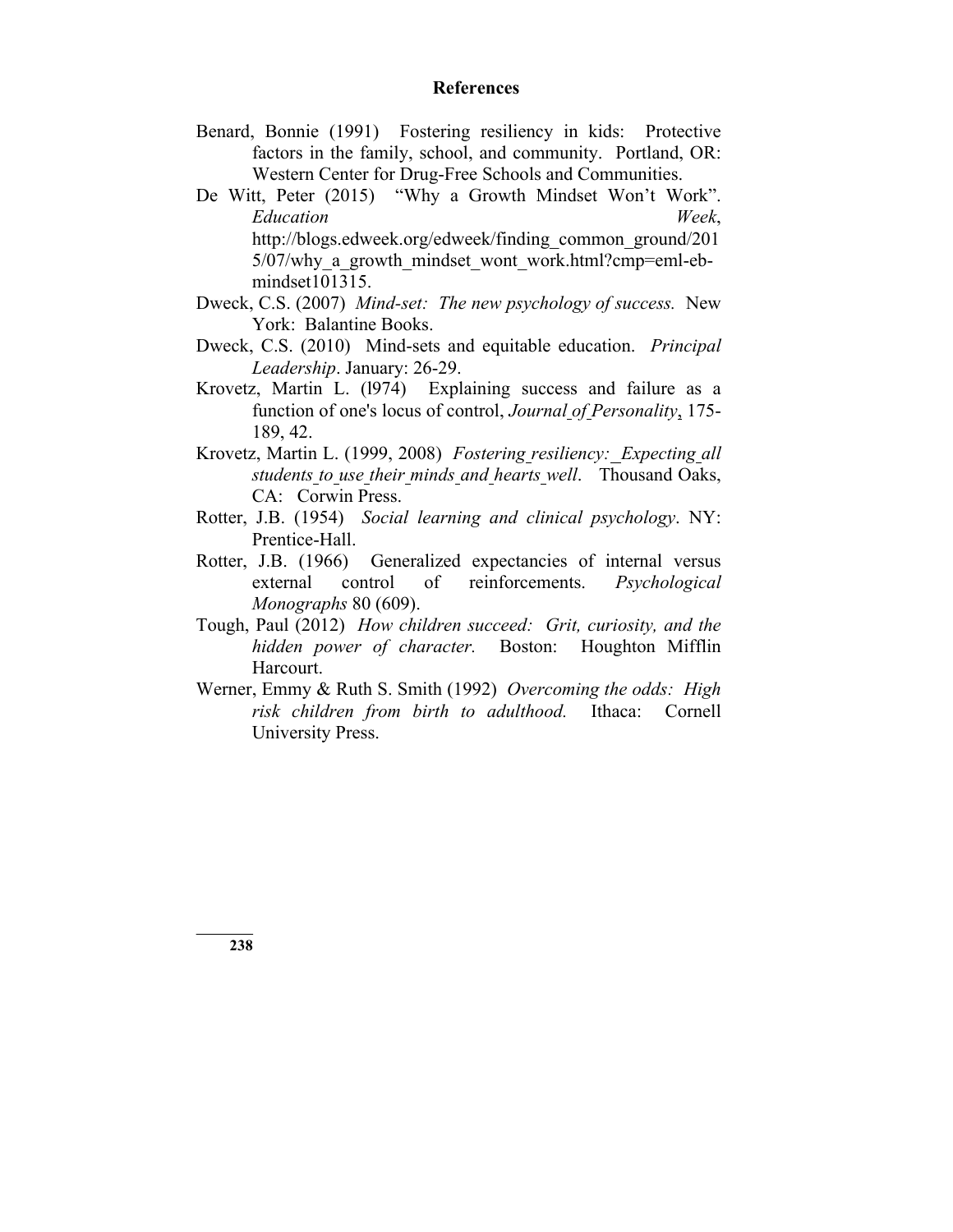# **Attachment 1**

# **Habits of Mind - Anzar's EPERRs**

| <b>Evidence:</b>   | What do I know and how do I know it?<br>What are all the choices?<br>Show the evidence.                                                                                                                                                                                                         |
|--------------------|-------------------------------------------------------------------------------------------------------------------------------------------------------------------------------------------------------------------------------------------------------------------------------------------------|
| Perspective:       | What are the biases - mine and others?<br>What do I already know from<br>my past<br>experiences, and what's my bias?<br>What is the bias of the research used?<br>What are alternative points of view?<br>What did I learn from the experiences of<br>others?<br>Walk in somebody else's shoes. |
| <b>Extension:</b>  | What are the deeper implications?<br>How might this affect the future?<br>What if something changed?<br>Is there a pattern here?<br>How does this connect to other ideas/issues?<br>Going beyond what you know                                                                                  |
| <b>Relevance:</b>  | What difference does this make?<br>Why is this important to me?<br>How can I use this?<br>How does this issue influence the community?<br>How is this important to my community?<br>What can people do with this information?                                                                   |
| <b>Reflection:</b> | What did I learn?<br>What other questions does this bring up?<br>Has what I've done changed my way<br>of<br>thinking?                                                                                                                                                                           |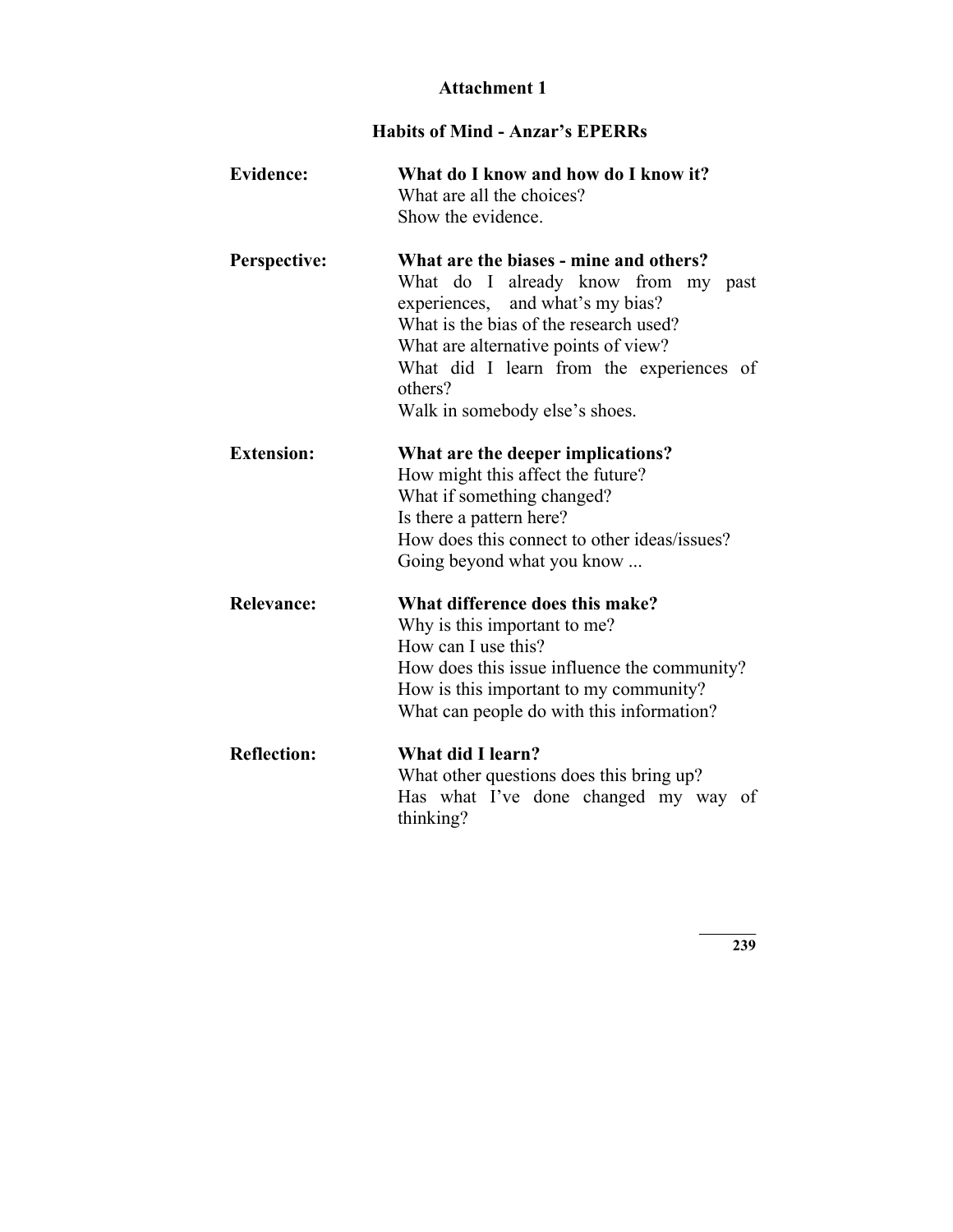#### **Attachment 2**

# **Renaissance Academy for Arts, Science and Social Justice Habits of Character**

#### **PASSION**

"Develop a passion for learning. If you do, you will never cease to grow."

Anthony J. D'Angelo

"By believing passionately in something that still does not exist, we create it. The nonexistent is whatever we have not sufficiently desired."

Franz Kafka

## **INTEGRITY**

"Real integrity is doing the right thing, knowing that nobody's going to know whether you did it or not." Oprah Winfrey "Right is right, even if everyone is against it; and wrong is wrong, even if everyone is for it."

William Penn

#### **KINDNESS**

"Let no one ever come to you without leaving better and happier. Be the living expression of God's kindness: kindness in your face, kindness in your eyes, kindness in your smile." Mother Teresa

"Kindness is a language which the deaf can hear and the blind can see."

Mark Twain